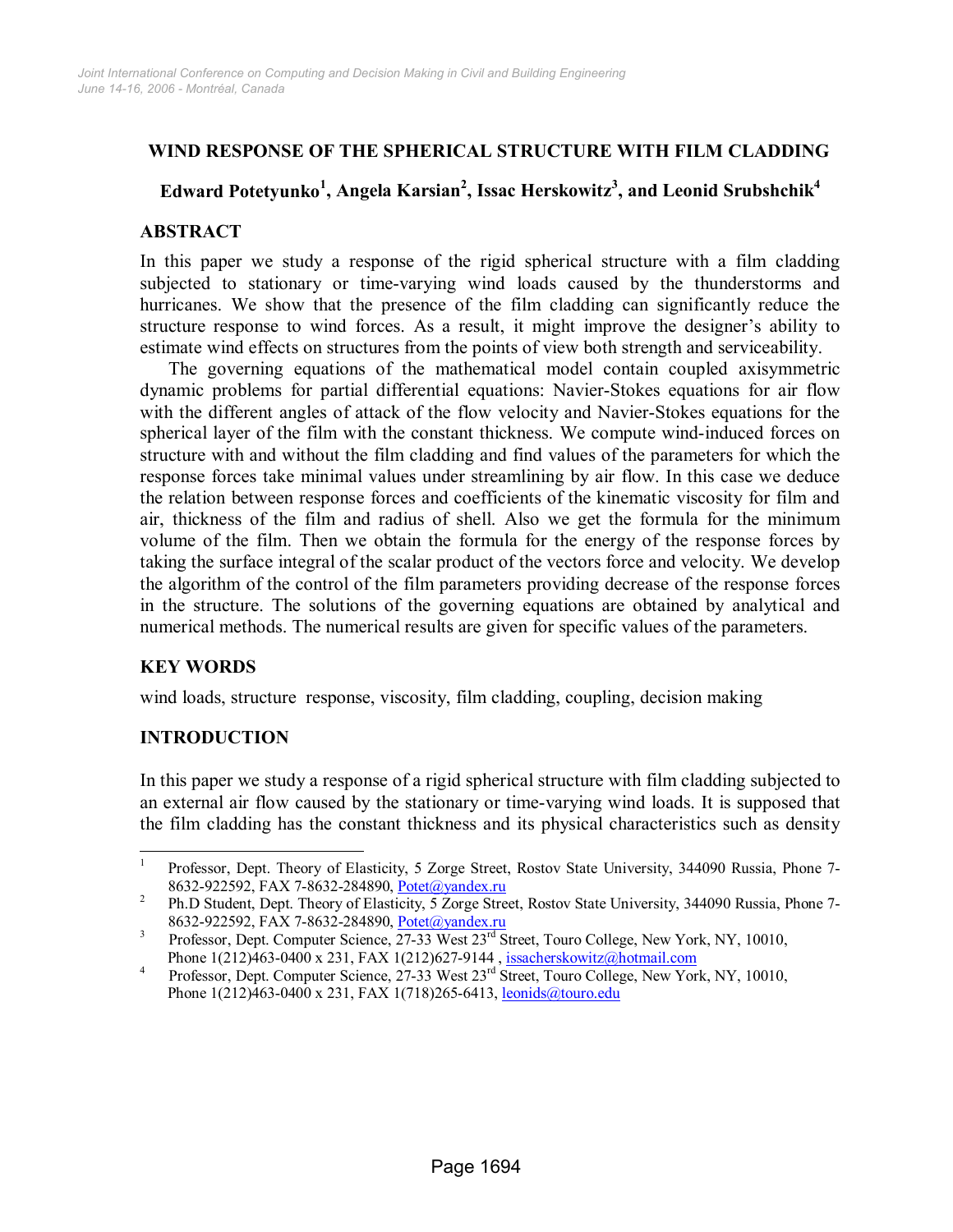and viscosity are different from the corresponding characteristics of the external flow. We show that the presence of the film cladding can significantly reduce the structure response to wind forces

#### **FORCE EFFECT OF THE STATIONARY WIND LOAD**

 Consider an external axisymmetric flow of the viscous incompressible fluid over and along a stationary rigid sphere covered by a film cladding with a constant thickness *h* . Let  $\rho_1, \mu_1$  and  $\overline{U}$  = *const* denote respectively the density, kinematic viscosity and velocity at infinity of the fluid external flow. The film cladding represents a spherical layer filled in by the fluid lubrication with a density  $\rho_2$  and kinematic viscosity  $\mu_2$ .

We introduce the spherical system of coordinates  $(r, \psi, \theta)$  with an origin O at the center of the rigid sphere and choose the axis of symmetry of external flow at the ray  $\psi = 0$ . We treat a motion of the lubrication as an internal flow between external flow and a rigid sphere of the radius  $r = a$  with center at the origin *O*. Then the motion of the both viscous fluids in the general non-stationary case is described by the system of the equations

$$
\frac{\partial \overline{V}^{\pm}}{\partial t} = -\frac{1}{\rho^{\pm}} \nabla p^{\pm} + v^{\pm} \Delta \overline{V}^{\pm}; \ \nabla \overline{V}^{\pm} = 0; \ \overline{V}^{\pm} = (V_r^{\pm}, V_\theta^{\pm}).
$$

Here  $\overline{V}^{\pm}$  is a velocity vector,  $p^{\pm}$  is pressure where superscripts (+) and (-) stand for description of the physical characteristics and unknown variables of the external and internal flow respectively.

Consider the boundary and interface conditions.

1) The normal and tangential components of the velocity of the lubrication at the surface of the rigid sphere  $r = a$  equal zero, i.e.

$$
V_r^- = 0; V_\theta^- = 0.
$$

2) The normal and tangential components of the velocity and stresses at the "external fluid  $$ lubrication" interface  $r = a+h$  are equal, i.e.

$$
V_r^- = V_r^+; \; V_\theta^- = V_\theta^+, \; \; p_{rr}^- = p_{rr}^+, p_{r\theta}^- = p_{r\theta}^+
$$

3) The components of the velocity of the external flow at infinity are

$$
V_r \to UP_1(\cos \theta)
$$
;  $V_{\theta} \to -U \frac{dP_1(\cos \theta)}{d\theta}$ .

By taking the divergence of the left-hand and right-hand sides of the motion equations and taking into account that  $\nabla \overline{V} = 0$  we obtain the Laplace's equation for pressure p

$$
\nabla \cdot \nabla p = \nabla^2 p = 0.
$$

In the spherical coordinates in the case of the axial symmetry this equation has a form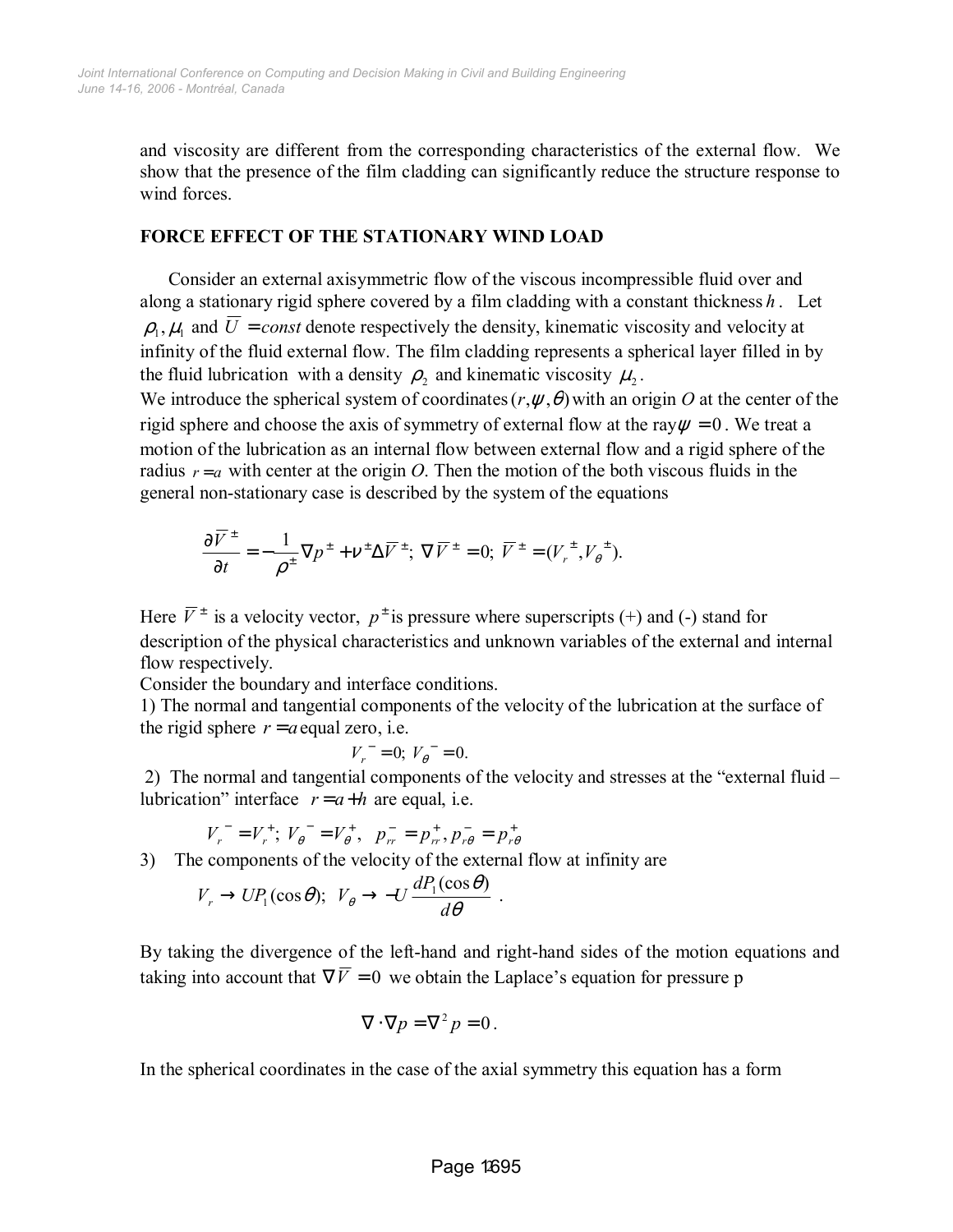$$
\frac{\partial}{\partial r}(r^2 \frac{\partial p}{\partial r}) + \frac{\cos \theta}{\sin \theta} \frac{\partial p}{\partial \theta} + \frac{\partial^2 p}{\partial \theta^2} = 0
$$

With  $p(r, \theta) = R(r)T(\theta)$  the separation of variables and use of the Legendre polynomials  $P_n(\cos\theta)$  leads to solution

$$
p(r,\theta) = \sum_{n=0}^{\infty} \left( C_{1n} r^n + C_{2n} r^{-(n+1)} \right) P_n(\cos \theta)
$$

We set  $C_{10} = C_1$ ,  $C_{20} = C_1$ ,  $C_{1n} = B_n$ ,  $C_{2n} = A_n$  and get the last expression in the form  $\left| B_{n} r^{n} + A_{n} r^{-(n+1)} \right| P_{n}(\cos \theta)$ 1  $\sum_{n=1}^{\infty} \left[ B_n r^n + A_n r^{-(n+1)} \right] P_n(\cos \theta)$  $p = C_0 + C_1 r^{-1} + \sum_{n=1}^{\infty} \left[ B_n r^n + A_n r^{-(n+1)} \right] P_n$  $=C_0 + C_1 r^{-1} + \sum_{n=0}^{\infty} |B_n r^n + A_n r^{-(n+1)}|$ 

Then one might write the formulas for pressure in the fluid for the both flows

$$
p^{+} = C_0^{+} + \frac{C_1^{+}}{r} + \left[ B_1^{+}r + \frac{A_1^{+}}{r^2} \right] P_1(\cos\theta) + \sum_{n=2}^{\infty} A_n^{+} r^{-(n+1)} P_n(\cos\theta) , \quad r \in (a+h,\infty)
$$
  

$$
p^{-} = C_0^{-} + \frac{C_1^{-}}{r} + \sum_{n=1}^{\infty} B_n^{-} r^n P_n(\cos\theta) + \sum_{n=1}^{\infty} A_n^{-} r^{-(n+1)} P_n(\cos\theta) , \quad r \in (a,a+h).
$$

We substitute formula for  $p^+$  into equation of motion of an external flow to obtain

$$
\frac{\partial V^+}{\partial t} = \frac{1}{\rho} \frac{C^+}{r^2} + \frac{1}{\rho} P_1(\cos \theta) \left[ -B^+ + \frac{2}{r^3} A^+ \right] + \frac{1}{\rho} \sum_{n=2}^{\infty} \frac{n+1}{r^{n+2}} A^+_{n} P_n(\cos \theta) +
$$
  
+ 
$$
+ V \left[ \frac{\partial^2 V^+}{\partial r^2} + \frac{1}{r^2} \frac{\partial^2 V^+}{\partial \theta^2} + \frac{4}{r} \frac{\partial V^+}{\partial r} + \frac{2V^+}{r^2} + \frac{ctg\theta}{r^2} \frac{\partial V^+}{\partial \theta} \right].
$$

Here  $\rho = \rho^+$  and  $v = v^+$ . Continuity equation in spherical coordinates has a form

$$
\frac{\partial V_r^+}{\partial r} + \frac{1}{r} \frac{\partial V_\theta^+}{\partial \theta} + \frac{2V_r^+}{r} + \frac{V_\theta^+ ctg\theta}{r} = 0.
$$

Hence we obtain

$$
\frac{1}{\sin \theta} \frac{\partial}{\partial \theta} (\sin \theta V_{\theta}^{+}) = -\frac{1}{r} \frac{\partial}{\partial r} (r^{2} V_{r}^{+})
$$

Next we find the normal and tangential components of velocity for both external and internal flows. In the stationary case we have

$$
\frac{\partial V}{\partial t}^+ = 0 \ , \ \frac{\partial V}{\partial t}^{\pm} = 0 \ .
$$

We seek  $V_r^+$  in the form  $V_r^+ = P_1(\cos \theta) F_r^+ (r)$  and substitute  $V_r^+$  into equation of motion to obtain

$$
V_r^+ = P_1(\cos \theta) \left( \frac{A_1^+}{\mu_1} \frac{1}{r} - \frac{D_1^+}{3r^3} + D_0^+ \right), \ \ r \in (a+h, \infty).
$$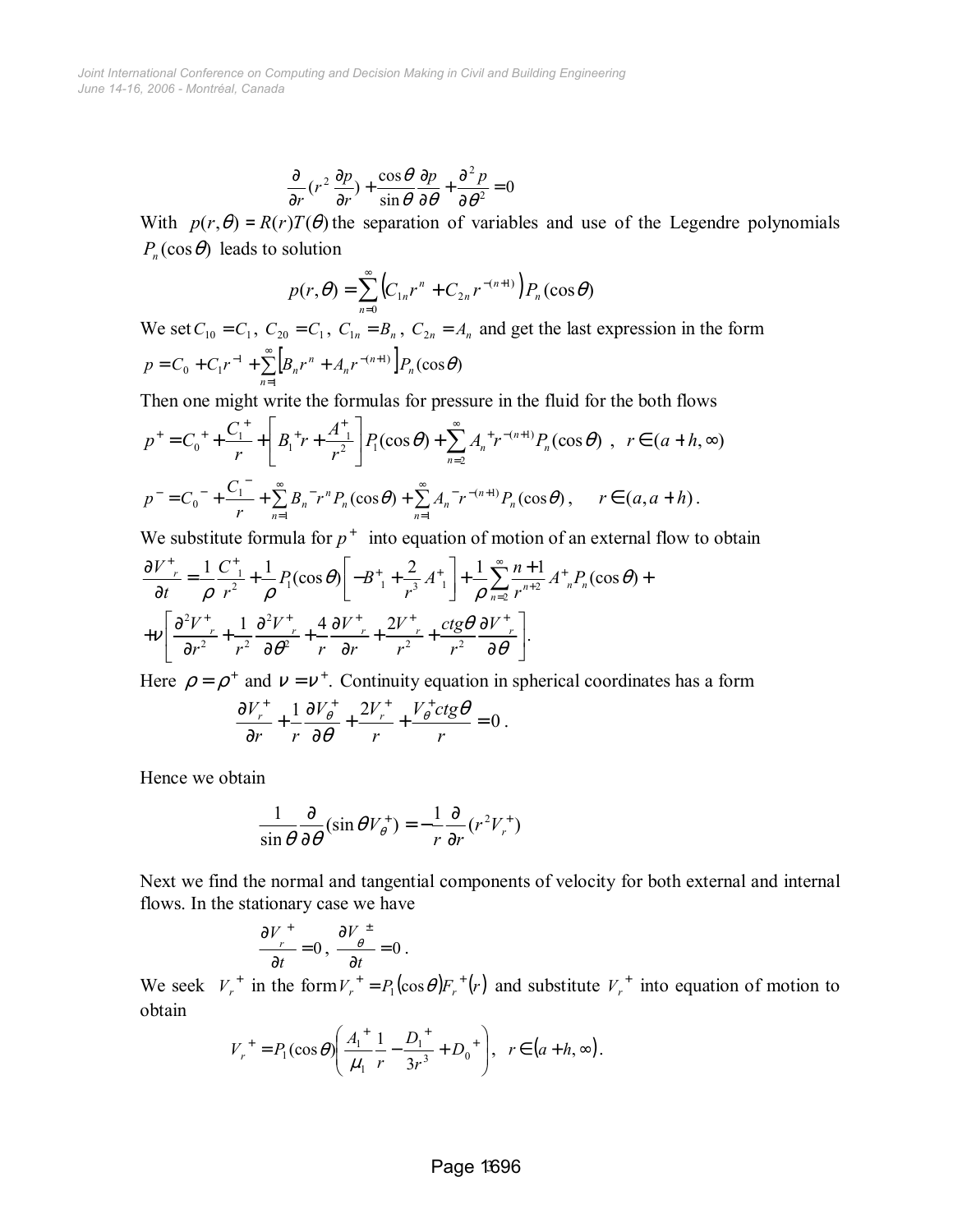We note that  $B_1^+ = 0$ , since the velocity is restricted as  $r \to \infty$ .

We seek  $V_r$  in the form  $V_r = P_1(\cos \theta) F_r(r)$  and substitute it into the corresponding equation of motion to get

$$
V_r^- = P_1(\cos\theta) \left( \frac{A_1^-}{\mu_2} \frac{1}{r} - \frac{D_1^-}{3r^3} + D_0^- + \frac{B_1^-}{\mu_2} \frac{r^2}{10} \right), \quad r \in (a, a+h).
$$

Now we derive the formulas for  $V_{\theta}^{\pm}$ . From continuity equation we have

$$
\left(r\left[\frac{B_{1}^{+}}{\mu_{1}}\frac{2r}{10}-\frac{A_{1}^{+}}{\mu_{1}r^{2}}+\frac{D_{1}^{+}}{r^{4}}\right]+2D_{0}^{+}+\frac{2B_{1}^{+}}{\mu_{1}}\frac{r^{2}}{10}+\frac{2A_{1}^{+}}{\mu_{1}r}-\frac{2}{3}\frac{D_{1}^{+}}{r^{3}}\right)P_{1}(\cos\theta)=-\frac{\partial V_{\theta}}{\partial\theta}-V_{\theta}ctg(\theta)=
$$
  
=  $2F_{\theta}^{+}(r)P_{1}(\cos\theta)$ 

We seek  $V_{\theta}^+$  in the form  $V_{\theta}^+ = \frac{a r_1}{d \theta} F_{\theta}^+ (r)$  $V_{\theta}^{\dagger} = \frac{dP_1}{d\theta} F_{\theta}^{\dagger}(r)$  and deduce the formulas

$$
\frac{\partial V_{\theta}^{+}}{\partial \theta} + V_{\theta}^{+} ctg \theta = \frac{d^{2} P_{1}(\cos \theta)}{d\theta^{2}} F_{\theta}^{+}(r) + ctg \theta \frac{dP_{1}(\cos \theta)}{d\theta} F_{\theta}^{+}(r) =
$$
\n
$$
F_{\theta}^{+}(r) \left[ \frac{d^{2} P_{1}(\cos \theta)}{d\theta^{2}} + ctg \theta \frac{dP_{1}(\cos \theta)}{d\theta} \right] = F_{\theta}^{+}(r) \left( -2P_{1}(\cos \theta) \right)
$$
\n
$$
F_{\theta}^{+}(r) = D_{0}^{+} + \frac{1}{5} \frac{B_{1}^{+}}{\mu_{1}} r^{2} + \frac{A_{1}^{+}}{\mu_{1}} \frac{1}{2r} + \frac{1}{6} \frac{D_{1}^{+}}{r^{3}}, \ V_{\theta}^{+} = \frac{dP_{1}(\cos \theta)}{d\theta} \left( D_{0}^{+} + \frac{A_{1}^{+}}{\mu_{1}} \frac{1}{2r} + \frac{1}{6} \frac{D_{1}^{+}}{r^{3}} \right).
$$

By analogy we get

$$
V_{\theta}^{-} = \frac{dP_1(\cos\theta)}{d\theta} \left( D_0^{-} + \frac{A_1^{-}}{\mu_2} \frac{1}{2r} + \frac{1}{6} \frac{D_1^{-}}{r^3} + \frac{1}{5} \frac{B_1^{-}}{\mu_2} r^2 \right).
$$

Using formulas

$$
p_{rr} = -p + 2\mu \frac{\partial V_r}{\partial r} \quad p_{r\theta} = \mu \left( \frac{1}{r} \frac{\partial V_r}{\partial \theta} + \frac{\partial V_{\theta}}{\partial r} - \frac{V_{\theta}}{r} \right)
$$

we find

$$
p_{rr}^+ = -C_0^+ + P_1(\cos\theta) \left( 2\mu_1 \frac{D_1^+}{r^4} - \frac{3A_1^+}{r^2} \right), \qquad p_{r\theta}^+ = \mu_1 \frac{dP_1(\cos\theta)}{d\theta} \frac{1}{3} \frac{D_1^+}{r^4},
$$
  

$$
p_{rr}^- = -C_0^- + P_1(\cos\theta) \left( 2\mu_2 \frac{D_1^-}{r^4} - \frac{3A_1^-}{r^2} - \frac{3}{5}B_1^- r \right),
$$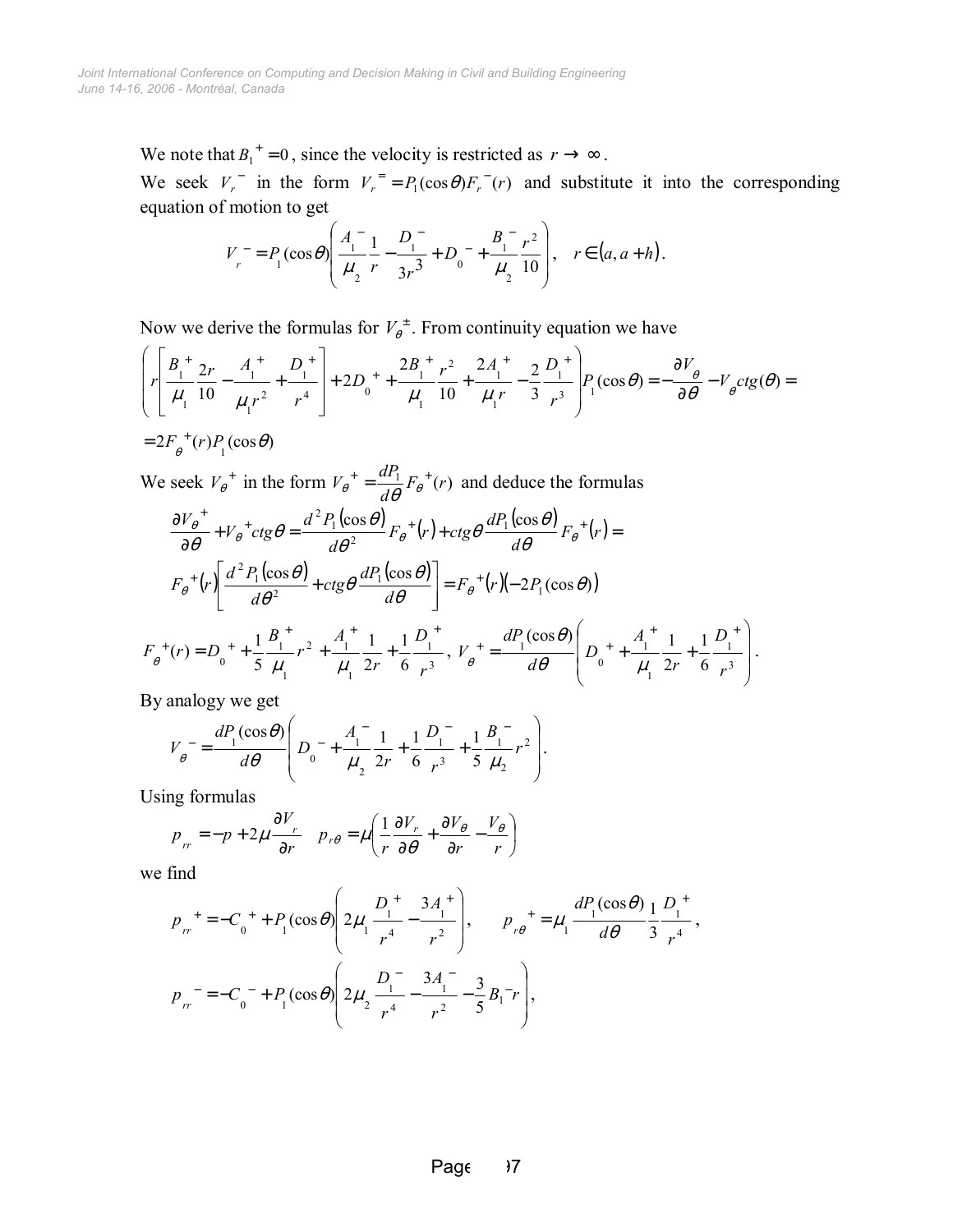$$
p_{r\theta}^{\dagger} = \mu_2 \frac{dP_1(\cos\theta)}{d\theta} \left( \frac{1}{3} \frac{D_1}{r^4} + \frac{3}{10} \frac{B_1^{-1}r}{\mu_2} \right).
$$

We use the boundary conditions to obtain the system of linear algebraic equations for unknown constants:

$$
\left(\frac{\alpha^+ - \alpha^-}{(a+h)}\right) - \frac{1}{3} \frac{D_1^- - D_1^+}{(a+h)^3} - \beta^- \frac{(a+h)^2}{5} - 2D_0^- = -2U
$$

$$
D_0^- + \frac{a^2}{10} \beta^- + \frac{1}{a} \alpha^- - \frac{1}{3} \frac{D_1^-}{a^3} = 0
$$

$$
D_0^- + \frac{a^2}{5} \beta^- + \frac{1}{2a} \alpha^- + \frac{1}{6} \frac{D_1^-}{a^3} = 0
$$

$$
\int_{0}^{a} \left( D_{1}^{+} \mu_{1} - D_{1}^{-} \mu_{2} \right) = -\frac{3}{10} \mu_{2} B_{1}^{-} (a+h)^{5}
$$

• 
$$
\frac{3(\mu_1 \alpha^+ - \mu_2 \alpha^-)}{(a+h)^2} + \frac{2}{(a+h)^4} (\mu_1 D_1^+ - \mu_2 D_1^-) + \frac{3}{5}(a+h)\mu_2 \beta^- = 0
$$
  

$$
\frac{A_1^+}{\mu_1} = \alpha^+, \quad \frac{A_1^-}{\mu_2} = \alpha^-, \quad \frac{B_1^-}{\mu_2} = \beta^-
$$

By substituting the constants obtained into the formulas for

$$
V_r^+, V_r^-, V_\theta^+, V_\theta^-, p_{rr}^- = p_{rr}^+, p_{r\theta}^- = p_{r\theta}^+
$$
  
we find the components of the stress tensor. Using the formula

$$
W = \int_{0}^{\pi} \left( \cos \theta \ p_{rr} - \sin \theta \ p_{r\theta} \right) 2\pi a^2 \sin \theta \ d\theta \tag{1}
$$

we calculate the forces on the interface "film  $-$  external viscous flow" and on the surface of the rigid sphere:

$$
W = 2\pi (a+h)^2 \left[ \frac{2}{3} \left( -\frac{3A_1^2}{(a+h)^2} + \frac{2\mu_1 D_1^2}{(a+h)^4} \right) + \frac{4}{3} \mu_1 \left( -\frac{D_1^2}{(a+h)^4} \right) \right] = -4\pi A_1^2
$$
, where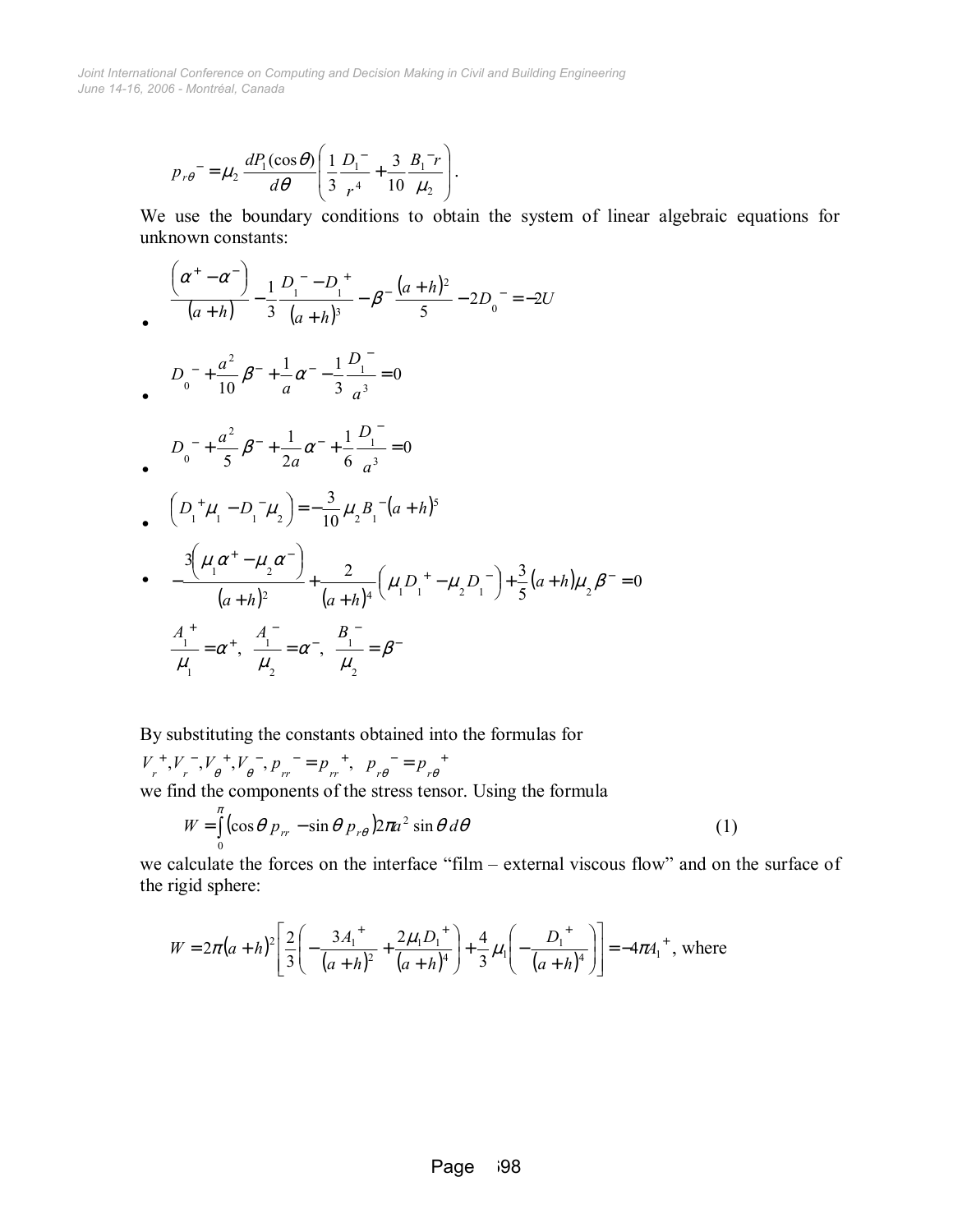$$
A_{1}^{+} = \mu_{2}\alpha^{-} =
$$
\n
$$
= -\frac{3U\mu_{2}}{2} \frac{\mu_{1}a(a+h)}{\mu_{1}(a+h)+(u_{2}-\mu_{1})a} - \frac{\beta^{-}}{4} \frac{\mu_{2}a(a+h)\left[(a+h)^{2}-a^{2}\right]}{\mu_{1}(a+h)+(u_{2}-\mu_{1})a} = -\frac{3U}{2} \mu_{2}a \frac{1}{1+\frac{a}{a+h}\left(\frac{\mu_{2}}{\mu_{1}}-1\right)} + \frac{\mu_{2}\left[1-\frac{1}{(a+h)^{2}}\right]}{1+\frac{a}{a+h}\left(\frac{\mu_{2}}{\mu_{1}}-1\right)} + \frac{Ua\left(\mu_{2}-\mu_{1}\right)a}{4}\frac{Ua\left(\mu_{2}-\mu_{1}\right)\frac{a}{a+h}\mu_{1}\left[\mu_{1}-\left(\frac{a}{a+h}\right)^{2}\right]}{1+\left(\frac{\mu_{2}}{\mu_{1}}-1\right)\frac{a}{a+h}\mu_{1}\left(\mu_{1}-\mu_{2}\right)\left[-\frac{2}{15}\frac{(\mu_{2}-\mu_{1})}{\mu_{1}}\left(\frac{a}{a+h}\right)^{6}-\frac{1}{3}\frac{a^{3}}{(a+h)^{3}}+\frac{1}{30}\frac{a^{5}}{(a+h)^{5}}\right]-\frac{2}{15}\mu_{1}^{2}-V},
$$
\n
$$
V = \frac{1}{5}\mu_{1}\mu_{2} + \frac{1}{5}\mu_{2}\left(\mu_{2}-\mu_{1}\right)\frac{a}{a+h} - \frac{3}{10}\mu_{1}\left(\mu_{2}-\mu_{1}\right)\frac{a}{a+h}
$$
\nWe might rewrite this formula in the form\n
$$
\left[\frac{1}{1-\left(\frac{1}{1-\mu_{2}}\right)^{2}}\right]_{(1-\mu)}\left[\frac{1}{1-\left(\frac{1}{1-\mu_{2}}\right)^{2}}\right]
$$

$$
W = -4\pi \left(-\frac{3U}{2}a\right)\mu_{2}\left[\frac{1}{1+(\gamma-1)\left[\frac{1}{1+\lambda}\right]} - \frac{1}{6}\frac{\left(1-\left(\frac{1}{1+\lambda}\right)^{2}\right)}{1+(\gamma-1)\left[\frac{1}{1+\lambda}\right]}\right] \frac{(1-\gamma)\left(\frac{1}{1+\lambda}\right)\left(1-\left(\frac{1}{1+\lambda}\right)^{2}\right)}{S}
$$
  

$$
S = (1-\gamma)\left(\frac{1}{30}\left(\frac{1}{1+\lambda}\right)^{5} - \frac{2}{15}(1-\gamma)\left(\frac{1}{1+\lambda}\right)^{6} - \frac{1}{3}\left(\frac{1}{1+\lambda}\right)^{3}\right) - \frac{2}{15} - \frac{1}{5}\gamma - \frac{1}{5}\gamma(\gamma-1)\left[\frac{1}{1+\lambda}\right] - \frac{3}{10}\left(\frac{1}{1+\lambda}\right)(\gamma-1)
$$

,

where 1  $\gamma = \frac{r^2}{2}$  $\lambda = \frac{h}{a}$ ,  $\gamma = \frac{\mu_2}{\mu_1}$ . These quantities depend on the dynamic viscosity, thickness of the

film, and the radius of sphere. When  $\mu_1 \rightarrow \mu_2$  we get Stokes' formula  $W \rightarrow W_s = 6\pi\mu_2 Ua$ . Using computations we examine how  $W$  is changed for different values of the parameters  $λ$  and  $γ$ . We introduce the dimensionless response  $\widetilde{W} = W/W_s$ . Then we have

$$
\widetilde{W} = \left( \frac{1}{1 + \frac{\gamma - 1}{1 + \lambda}} - \frac{1}{6} \left( 1 - \frac{1}{(1 + \lambda)^2} \right)^2 (1 - \gamma) \left( 1 + \lambda \left( \frac{\gamma + \lambda}{1 + \lambda} \right) \left( 1 - \gamma \right) \left( \frac{1}{30(1 + \lambda)^5} - \frac{2 \cdot (1 - \gamma)}{15(1 + \lambda)^6} - \frac{1}{3(1 + \lambda)^3} \right) \right) \right)
$$
  

$$
- \frac{2}{15} - \frac{1}{5} \gamma - \frac{1}{5} \frac{\gamma(\gamma - 1)}{1 + \lambda} - \frac{3}{10} \frac{\gamma - 1}{1 + \lambda} \right) \Bigg) \ast \gamma.
$$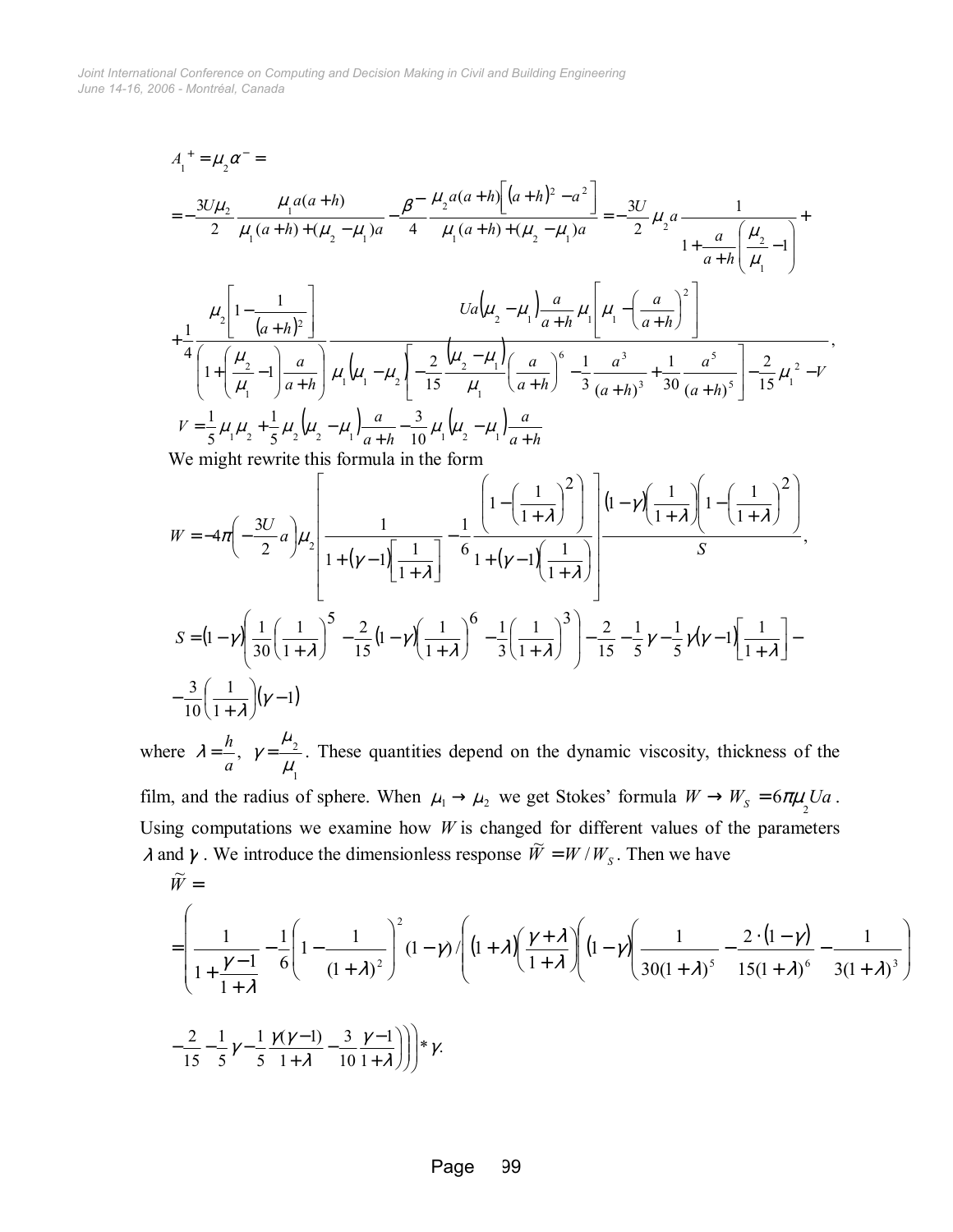We consider two cases:  $0.1 < \gamma < 0.9$  and  $1.1 < \gamma < 2$ . The calculations and formulas show that if  $\gamma$  <1 the response achieves the minimum value  $\widetilde{W} = 0.358$  for  $\gamma = 0.9$ ,  $\lambda = 0.1$ . Also the calculations show that for  $\gamma > 1$  response is increased with increasing  $\gamma$  and  $\lambda$ . The dimensionless expenditure is determined by the formula

$$
q = \frac{\frac{4}{3}\pi((a+h)^3 - a^3)}{\frac{4}{3}\pi a^3}.
$$

For example, q=0.331 if  $\gamma = 0.9$  and  $\lambda = 0.1$ .

The coefficient of the sphere response describes streamlining of sphere and its response to this streamlining. The greater response of body the more energy is spent on its motion. Coefficient of sphere response covered by the lubricant is determined by the formula

$$
C_w =
$$
\n
$$
= \left(\frac{1}{1 + \frac{\gamma - 1}{1 + \lambda}} - \frac{1}{6} \left(1 - \frac{1}{(1 + \lambda)^2}\right)^2 (1 - \gamma) \left(1 + \lambda \left(\frac{\gamma + \lambda}{1 + \lambda}\right) \left(1 - \gamma \left(\frac{1}{30}\frac{1}{(1 + \lambda)^5} - \frac{2}{15}\frac{1 - \gamma}{(1 + \lambda)^6} - \frac{1}{3(1 + \lambda)^3}\right)\right)\right)\right)
$$
\n
$$
-\frac{2}{15} - \frac{1}{5}\gamma - \frac{1}{5}\frac{\gamma(\gamma - 1)}{1 + \lambda} - \frac{3}{10}\frac{\gamma - 1}{1 + \lambda}\right)\right) * 3\gamma/\text{Re}
$$

Coefficient of the body response is calculated by the formula  $C_w = \frac{W}{F}$ , where *F* - is a maximum area of the cross section. The response approaches 0 as  $\gamma \rightarrow 0$ . The response becomes extremely large as  $\gamma \rightarrow \infty$ 

Consider the ratio of  $C_w$  to the Stokes' response coefficient  $C_s = 3/Re$ :

$$
\frac{C_w}{C_S} = \lambda \cdot F(\lambda, \gamma) , \quad C_w = \frac{3}{\text{Re}} \gamma \cdot F(\lambda, \gamma) .
$$

Hence we obtain 1)  $\gamma$  < 1: if  $\gamma$  = 0.9 and  $\lambda$  = 0.1 then coefficient of the response is decreased by 2.6 times; 2)  $\gamma > 1$ : if  $\gamma = 1.1$  and  $\lambda = 0.1$  then coefficient of the response is increased by1.007 times.

Now we find energy which is spent by a flow in the case of the motion of the body in the viscous fluid. By using the formula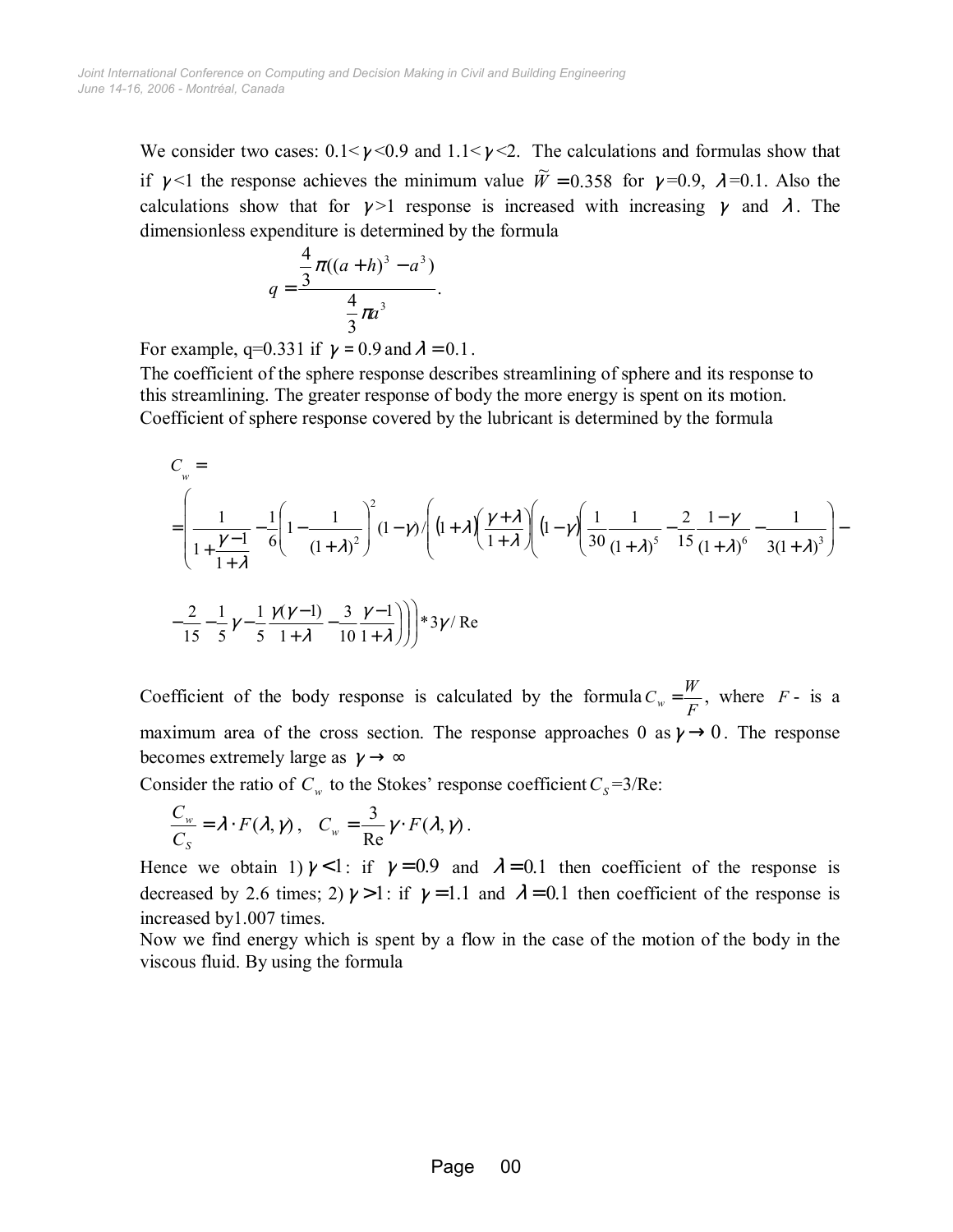$$
E = \mu_1^+ \left( 2 \left( \frac{\partial V_r^+}{\partial r} \right)^2 + 2 \left( \frac{1}{r} \frac{\partial V_\theta^+}{\partial \theta} + \frac{V_r^+}{r} \right)^2 + 2 \left( \frac{V_r^+}{r} + \frac{V_\theta^+}{r} ctg\theta \right)^2 + \left( \frac{1}{r} \frac{\partial V_r^+}{\partial \theta} + \frac{\partial V_\theta^+}{\partial r} - \frac{V_\theta^+}{r} \right)^2 \right) \tag{2}
$$

we deduce the formula for an energy of flow streamlining sphere covered by film of the thickness of *h* :

$$
E = 3\gamma^{3} * \left(\frac{1}{1 + \frac{\gamma - 1}{1 + \lambda}} + \frac{\left(1 - \frac{1}{(1 + \lambda)^{2}}\right)^{2}(1 - \gamma)}{\left(6\left(\frac{\gamma + \lambda}{1 + \lambda}\right)(1 + \lambda)\left(1 - \gamma\left(\frac{1}{30(1 + \lambda)^{5}} - \frac{2(1 - \gamma)}{15(1 + \lambda)^{6}} - \frac{1}{3(1 + \lambda)^{3}}\right) - \frac{2}{15} - \frac{\gamma}{5} - \frac{\gamma}{5}\left(\frac{\gamma - 1}{1 + \lambda}\right) - \frac{3}{10}\left(\frac{\gamma - 1}{1 + \lambda}\right)\right)}{1 + \lambda^{4}}
$$
\n
$$
+ \frac{4}{(1 + \lambda)^{8}} - 6\left(\frac{1}{1 + \frac{\gamma - 1}{1 + \lambda}} + \frac{\left(1 - \frac{1}{(1 + \lambda)^{2}}\right)^{2}(1 - \gamma)}{\left(s\right)}\right) * \frac{\gamma}{(1 + \lambda)^{6}}
$$
\nwhere

where

$$
S = 6\left(1 + \frac{\gamma - 1}{1 + \lambda}\right)\left(1 + \lambda\right)
$$
  
\*
$$
\left(\left(1 - \gamma\right)\left(\frac{1}{30\left(1 + \lambda\right)^{5}} - \frac{2(1 - \gamma)}{15\left(1 + \lambda\right)^{6}} - \frac{1}{3(1 + \lambda)^{3}}\right) - \frac{2}{15} - \frac{\gamma}{5} - \frac{\gamma}{5} \frac{(\gamma - 1)}{5(1 + \lambda)} - \frac{3}{10} \frac{(\gamma - 1)}{(1 + \lambda)}\right)
$$

If the cladding film is absent the formula for energy spent by the external flow has a form (  $3r^3 + 4r^8 - 8r^7 + 4a^6 + 4r^6 + 4r^5a^3 + 24r^6a - 12r^7a + 36a^2r^6)/8r^{10}$  $\frac{2\pi u}{\epsilon 0}$   $\frac{60a^4u^4+29a^6u^2+4a^3u^4+19a^2u^5}{2}$   $\frac{6a^4u^3+4a^6u+9a^2u^4+12a^4u^2+12a^5u^5}{2}$  $8a^3r^3 + 4r^8 - 8r^7 + 4a^6 + 4r^6 + 4r^5a^3 + 24r^6a - 12r^7a + 36a^2r^6)/8$  $60a^4r^4 + 28a^6r^2 + 4a^3r^4 - 18a^2r^5 - 6a^4r^3 + 4a^6r + 9a^2r^4 + 12a^4r^2 - 12$  $a^{3}r^{3} + 4r^{8} - 8r^{7} + 4a^{6} + 4r^{6} + 4r^{5}a^{3} + 24r^{6}a - 12r^{7}a + 36a^{2}r^{6}$  |/8r  $E = U^2 \pi \mu$   $\left(-60a^4r^4 + 28a^6r^2 + 4a^3r^4 - 18a^2r^5 - 6a^4r^3 + 4a^6r + 9a^2r^4 + 12a^4r^2 - 12ar^4r^2\right)$  $-8a^3r^3 + 4r^8 - 8r^7 + 4a^6 + 4r^6 + 4r^5a^3 + 24r^6a - 12r^7a +$  $= U^2 \pi \mu (-60a^4r^4 + 28a^6r^2 + 4a^3r^4 - 18a^2r^5 - 6a^4r^3 + 4a^6r + 9a^2r^4 + 12a^4r^2 - 12ar^5 -$ <br>In

the case of the sphere of the radius  $r = a$  an energy of the streamlined flow is  $E = \frac{9U^2 \pi \mu_1}{8\sigma^2}$ 8 9 *a*  $E = \frac{9U^2 \pi \mu_1}{\sigma^2}$ .

#### **FORCE EFFECT OF THE NONSTATIONARY WIND LOAD**

Consider an external axisymmetric flow of the viscous incompressible fluid over and along a stationary rigid sphere covered by a film cladding with a constant thickness *h*. Let  $\rho_1$ ,  $\mu_1$ and  $\overline{U} = \overline{U}(t)$  denote respectively the density, kinematic viscosity and given velocity at infinity of the fluid external flow. The film cladding represents a spherical layer filled in by the fluid lubrication with a density  $\rho_2$  and kinematic viscosity  $\mu_2$ . Then the motion of the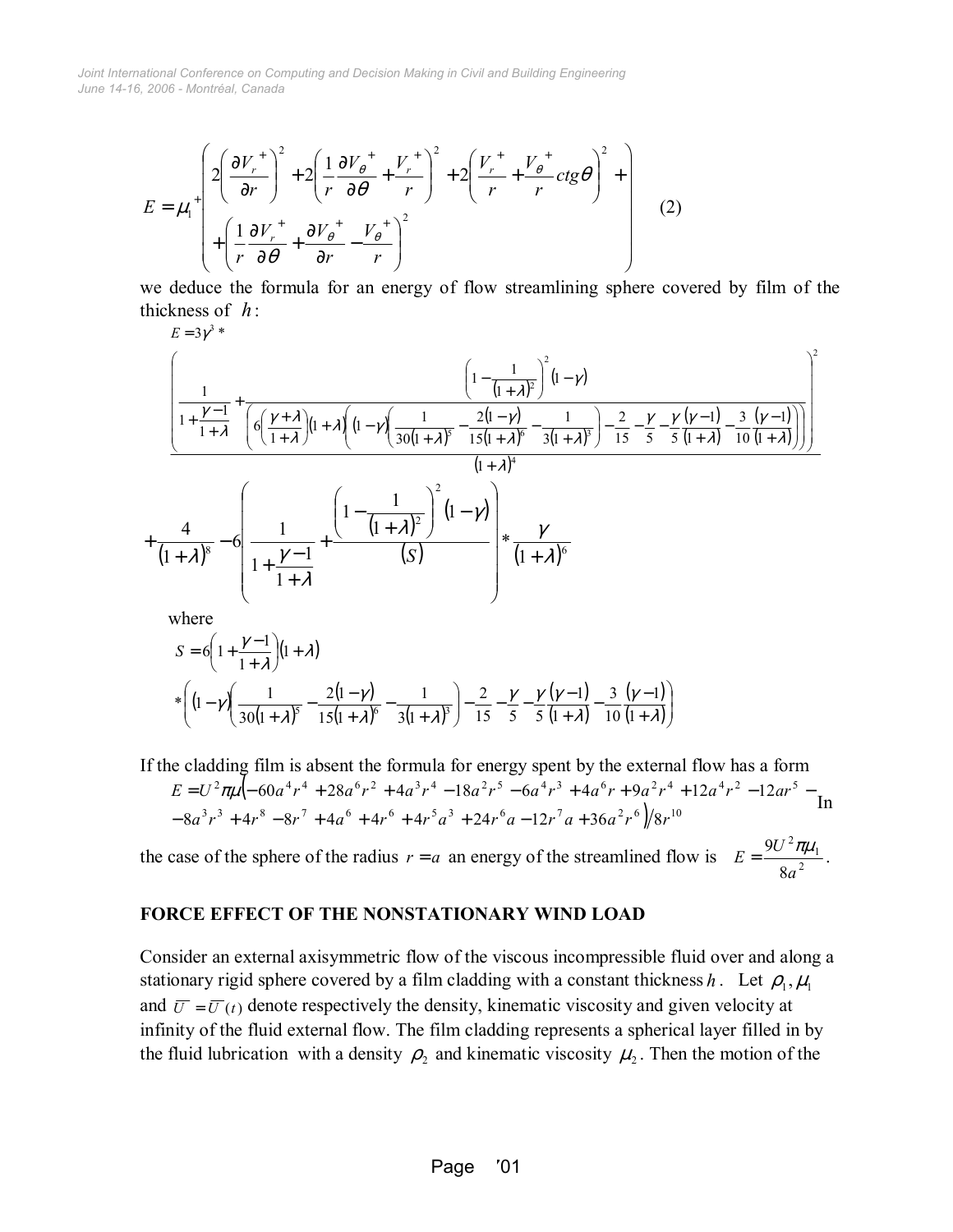both viscous fluids in the general non-stationary case is described by the system of the equations

$$
\frac{\partial \overline{V}^{\pm}}{\partial t} = -\frac{1}{\rho^{\pm}} \nabla P^{\pm} + \nu^{\pm} \Delta \overline{V}^{\pm}; \text{ div } \overline{V}^{\pm} = 0; \ \overline{V}^{\pm} = (V_r^{\pm}, V_\theta^{\pm}).
$$

Here  $\overline{V}^{\pm}$  is a velocity vector,  $p^{\pm}$  is pressure where superscripts (+) and (-) stand for description of the physical characteristics and unknown variables of the external and internal flow respectively.

Consider the boundary and interface conditions.

1) The normal and tangential components of the velocity of the lubrication at the surface of the rigid sphere  $r = a$  equal zero, i.e.

$$
V_r^- = 0; V_\theta^- = 0.
$$

2) The normal and tangential components of the velocity and stresses at the "external fluid  $$ lubrication" interface  $r = a+h$  are equal, i.e.

$$
V_r^- = V_r^+; \; V_\theta^- = V_\theta^+, \; \; p_{rr}^- = p_{rr}^+, p_{r\theta}^- = p_{r\theta}^+
$$

3) The velocities of the external flow at infinity are

$$
V_r \to U(t)P_1(\cos\theta); \ \ V_\theta \to -U(t)\frac{dP_1(\cos\theta)}{d\theta} \ .
$$

By taking the divergence of the left-hand and right-hand sides of the motion equations and taking into account that  $\nabla \overline{V} = 0$  we obtain the Laplace's equation for pressure p

$$
\nabla \cdot \nabla p = \nabla^2 p = 0.
$$

Using the Laplace transform to equations of motion we deduce the formulas for pressure in an internal region  $r \in (a, a+h)$  and an external region  $r \in (a+h, \infty)$  respectively

$$
\hat{p}^{-} = \left(\hat{C}_{0}^{-} + \frac{\hat{C}_{1}^{-}}{r}\right) P_{0}(\cos \theta) + \left(\hat{D}_{1}^{-}r + \frac{\hat{A}_{1}^{-}}{r^{2}}\right) P_{1}(\cos \theta) + \sum_{n=2}^{\infty} \left(\hat{D}_{n}^{-}r^{n} + \frac{\hat{A}_{n}^{-}}{r^{n}}\right) P_{n}(\cos \theta)
$$
\n
$$
\hat{p}^{+} = \left(\hat{C}_{0}^{+} + \frac{\hat{C}_{1}^{+}}{r}\right) P_{0}(\cos \theta) + \left(\hat{D}_{1}^{+}r + \frac{\hat{A}_{1}^{+}}{r^{2}}\right) P_{1}(\cos \theta) + \sum_{n=2}^{\infty} \left(\frac{\hat{A}_{n}^{+}}{r^{n}}\right) P_{n}(\cos \theta).
$$

Now we find the Laplace Transform of the normal and tangential components of the velocity for the external and internal flows.

We use the boundary conditions to obtain and solve the system of linear algebraic equations for unknown constants. We substitute these constants into the formulas for

 $p_{rr}^-, p_{rr}^+, p_{r\theta}^-, p_{r\theta}^+$ , take the Laplace transform for each component of the stress tensor and solve the system of the linear equations obtained. Then we apply inverse Laplace transform to get the normal and tangential components of the velocity for the external flow.